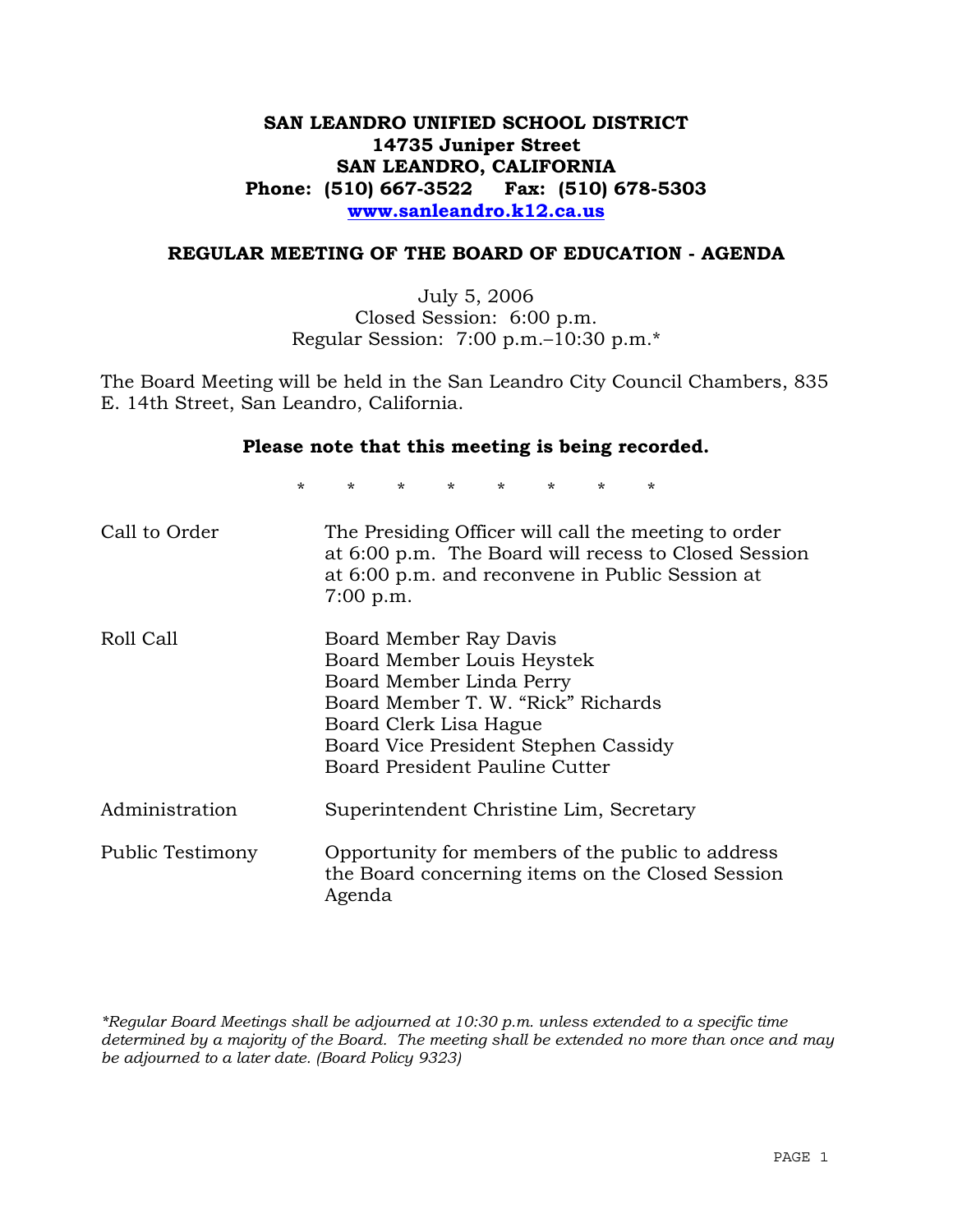Prior to the Public Session, the Board will meet in Closed Session pursuant to Educational Code Sections 35146 and 48918 (c), and Government Code Sections 54957.6., 54956.9(b), 54956.8, and 54956.9.

| a) Student Expulsions<br>Unrepresented Employees:<br>$\bullet$<br>$\bullet$<br>$\bullet$<br>$\bullet$<br>exposure to litigation | b) Conference with Labor Negotiator<br>Superintendent<br>Assistant Superintendent for Business Services<br>Assistant Superintendent for Human Resources<br>Assistant Superintendent for Educational Services<br>d) Conference with Real Property Negotiator – Property (ies) | c) Conference with Legal Counsel - Anticipated Litigation - Significant                                                                                                                                                                                                                                                                                                                                                                                                                                                                    |
|---------------------------------------------------------------------------------------------------------------------------------|------------------------------------------------------------------------------------------------------------------------------------------------------------------------------------------------------------------------------------------------------------------------------|--------------------------------------------------------------------------------------------------------------------------------------------------------------------------------------------------------------------------------------------------------------------------------------------------------------------------------------------------------------------------------------------------------------------------------------------------------------------------------------------------------------------------------------------|
| Report Closed<br><b>Session Action</b>                                                                                          | e) Conference with Legal Counsel – Existing Litigation<br>Motion __________ Second __________ Vote ________                                                                                                                                                                  |                                                                                                                                                                                                                                                                                                                                                                                                                                                                                                                                            |
| Pledge of Allegiance                                                                                                            |                                                                                                                                                                                                                                                                              |                                                                                                                                                                                                                                                                                                                                                                                                                                                                                                                                            |
| Approve Agenda                                                                                                                  | Motion ___________ Second _____________ Vote _________                                                                                                                                                                                                                       | Approve the Regular Meeting Agenda of July 5, 2006.                                                                                                                                                                                                                                                                                                                                                                                                                                                                                        |
| Legal Statement                                                                                                                 |                                                                                                                                                                                                                                                                              | Members of the audience who wish to address the<br>Board are asked to complete the yellow card available at<br>the entrance and submit it to the Board's Administrative<br>Assistant. Speakers who have completed the card will be<br>called when the item is reached on the agenda or, for<br>non-agenda items, during the Public Testimony. Cards<br>are to be turned in before the item is reached on the<br>agenda. Please note that this meeting is being recorded.                                                                   |
|                                                                                                                                 | 54954.2(a)                                                                                                                                                                                                                                                                   | State law prohibits the Board of Education from taking<br>any action on or discussing items that are not on the<br>posted agenda except to A) briefly respond to statements<br>made or questions posed by the public in attendance; B)<br>ask questions for clarification; C) provide a reference to a<br>staff member or other resource for factual information in<br>response to the inquiry; or D) ask a staff member to<br>report back on the matter at the next meeting and/or put<br>it on a future agenda. (Government Code Section |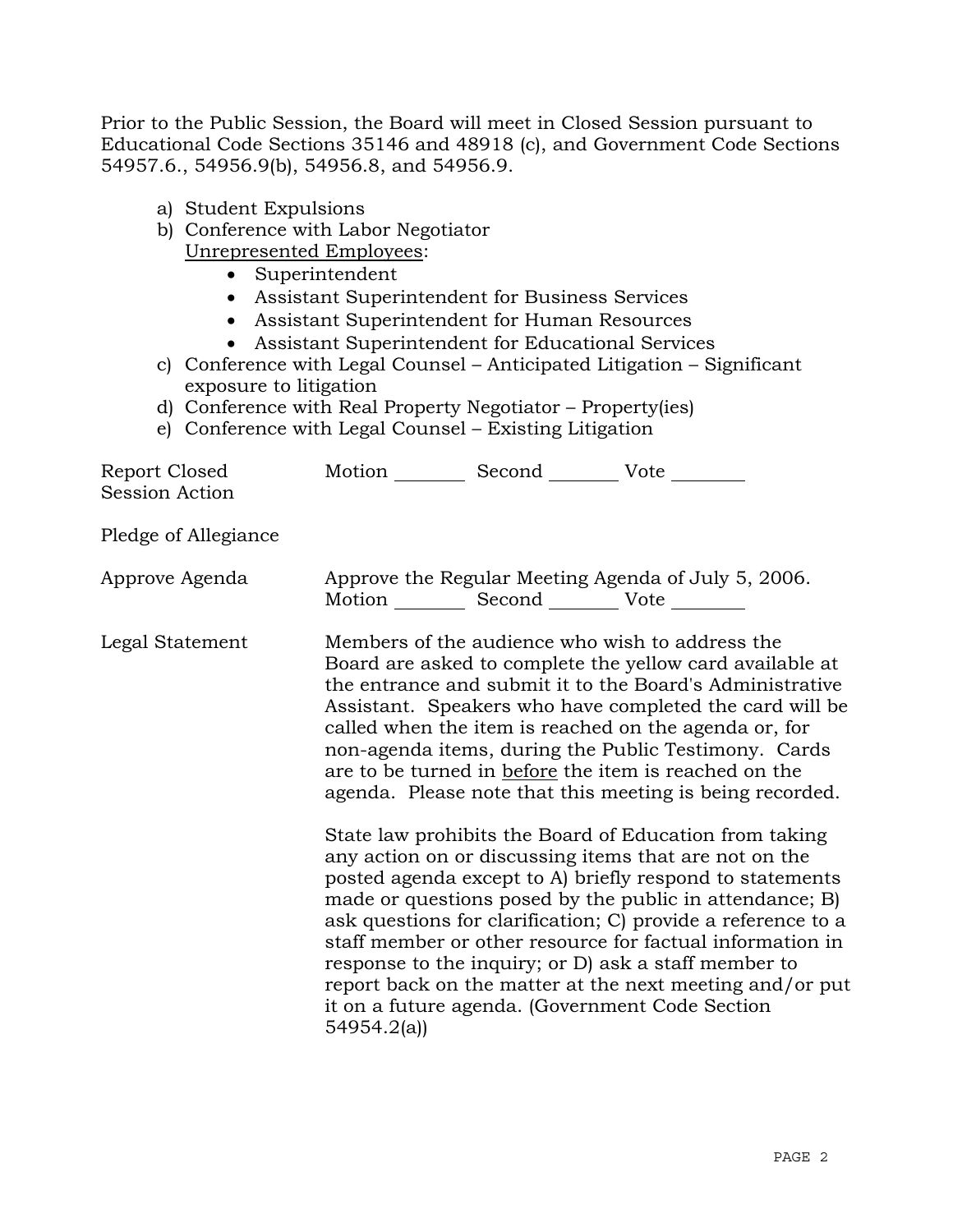# **PRESENTATIONS**

\* Felix Elizalde, member, Alameda County Board of Education, will present a Public Education Service Award to the "Yes on Measure A Campaign" committee.

# **PUBLIC TESTIMONY ON NON-AGENDA ITEMS**

### **RECESS TO FACILITIES WORKSHOP**

• Facility Options from Community Workshops and Forums

**REPORTS** Correspondence Superintendent's Report Board Committee Reports

- Communication
- Policy

Board Representatives' Reports Alameda School Boards' Association

### **CONSENT ITEMS**

These items are considered routine and may be enacted by a single motion. At the request of any member of the Board, any item on the consent agenda shall be removed and given individual consideration for action as a regular agenda item.

#### General Services

| $1.1-C$             | <b>Staff Recommendation:</b>                     |
|---------------------|--------------------------------------------------|
| Approval of Board   | Approve the minutes of the regular board meeting |
| Minutes $-$ May 16, | held on May 2, 2006.                             |
| 2006                | Motion ______ Second _________ Vote _______      |
| $1.2-C$             | <b>Staff Recommendation:</b>                     |
| Approval of Board   | Approve the minutes of the regular board meeting |
| Minutes $-$ June 6, | held on June 6, 2006.                            |
| 2006                | Motion Second Vote                               |
| Human Resources     |                                                  |
| $2.1-C$             | <b>Staff Recommendation:</b>                     |
| Acceptance of       | Accept Personnel Report as submitted.            |
| Personnel Report    | Motion Second Vote                               |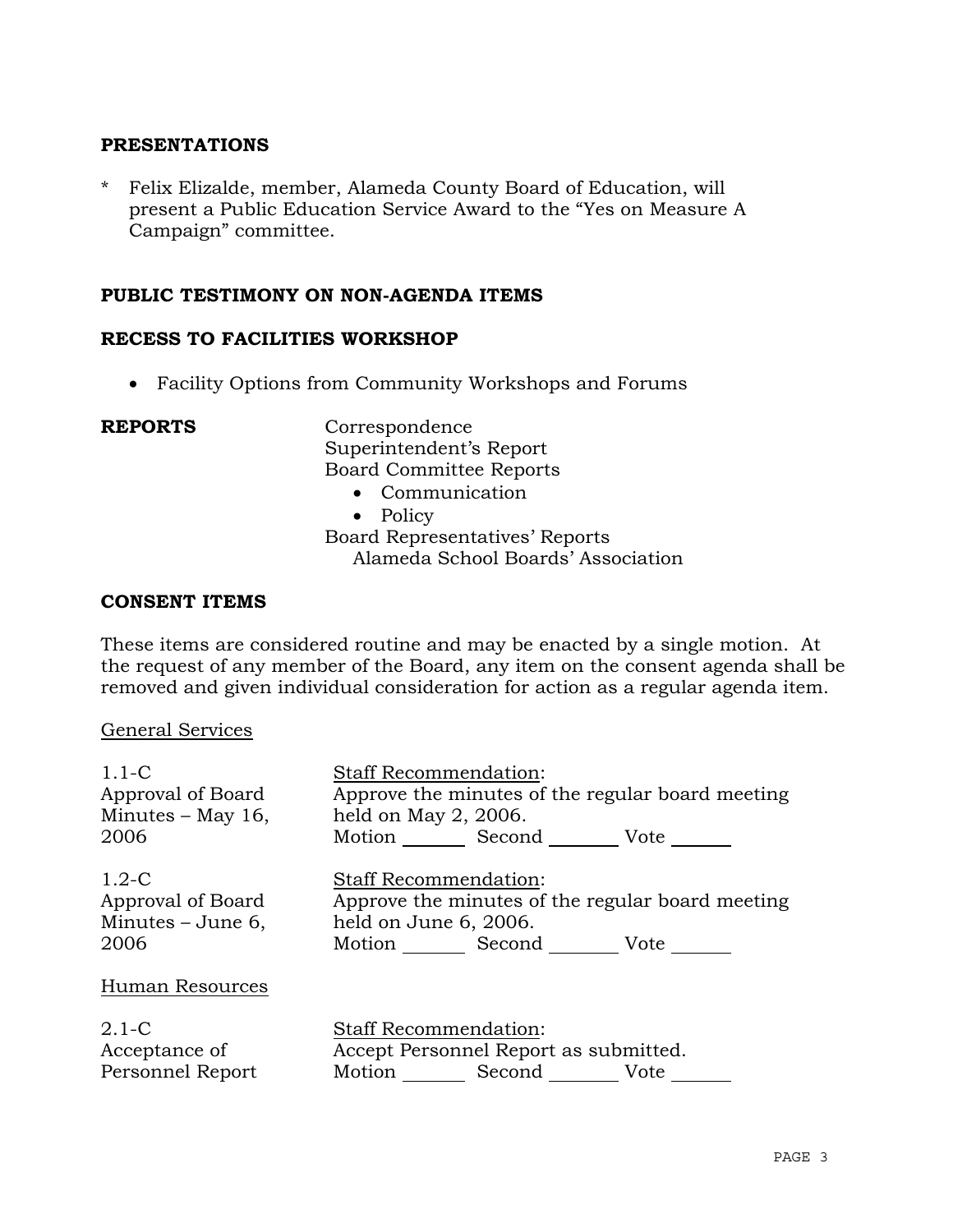| 2.2-C<br>Release Time for SLTA<br>Bargaining Chair for<br>2006-07 School Year                                                                                 | Staff Recommendation:<br>Approve .20 FTE release time for the SLTA<br>Bargaining Chair for the 2006-07 school year.<br>Motion _________ Second __________ Vote _______                                                                                       |
|---------------------------------------------------------------------------------------------------------------------------------------------------------------|--------------------------------------------------------------------------------------------------------------------------------------------------------------------------------------------------------------------------------------------------------------|
| $2.3 - C$<br>Extension of Term of<br>the Employment<br>Contract and<br><b>Compensation Package</b><br>between the District<br>and the<br>Superintendent       | Staff Recommendation:<br>Approve the extension of term of the Employment<br>Contract and compensation package between the<br>District and the Superintendent based on the<br>Superintendent's evaluation.<br>Motion _________ Second __________ Vote _______ |
| 2.4-C<br>Extension of the Term<br>of the Employment<br>Contract between the<br>District and the<br>Assistant<br>Superintendent,                               | Staff Recommendation:<br>Approve extending the term of the Employment<br>Contract between the District and the Assistant<br>Superintendent, Business Services to<br>June 30, 2008.<br>Motion Second Vote                                                     |
| <b>Business Services</b>                                                                                                                                      |                                                                                                                                                                                                                                                              |
| $2.5 - C$<br>Extension of the Term<br>of the Employment<br>Contract between the<br>District and the<br>Assistant<br>Superintendent,<br><b>Human Resources</b> | Staff Recommendation:<br>Approve extending the term of the Employment<br>Contract between the District and the Assistant<br>Superintendent, Human Resources to<br>June 30, 2008.<br>Motion _________ Second __________ Vote ______                           |
| $2.6 - C$<br>Extension of the Term<br>of the Employment<br>Contract between the<br>District and the<br>Assistant<br>Superintendent for                        | <b>Staff Recommendation:</b><br>Approve extending the term of the Employment<br>Contract between the District and the Assistant<br>Superintendent, Educational Services to<br>June 30, 2008.<br>Motion _________ Second __________ Vote _______              |

Educational Services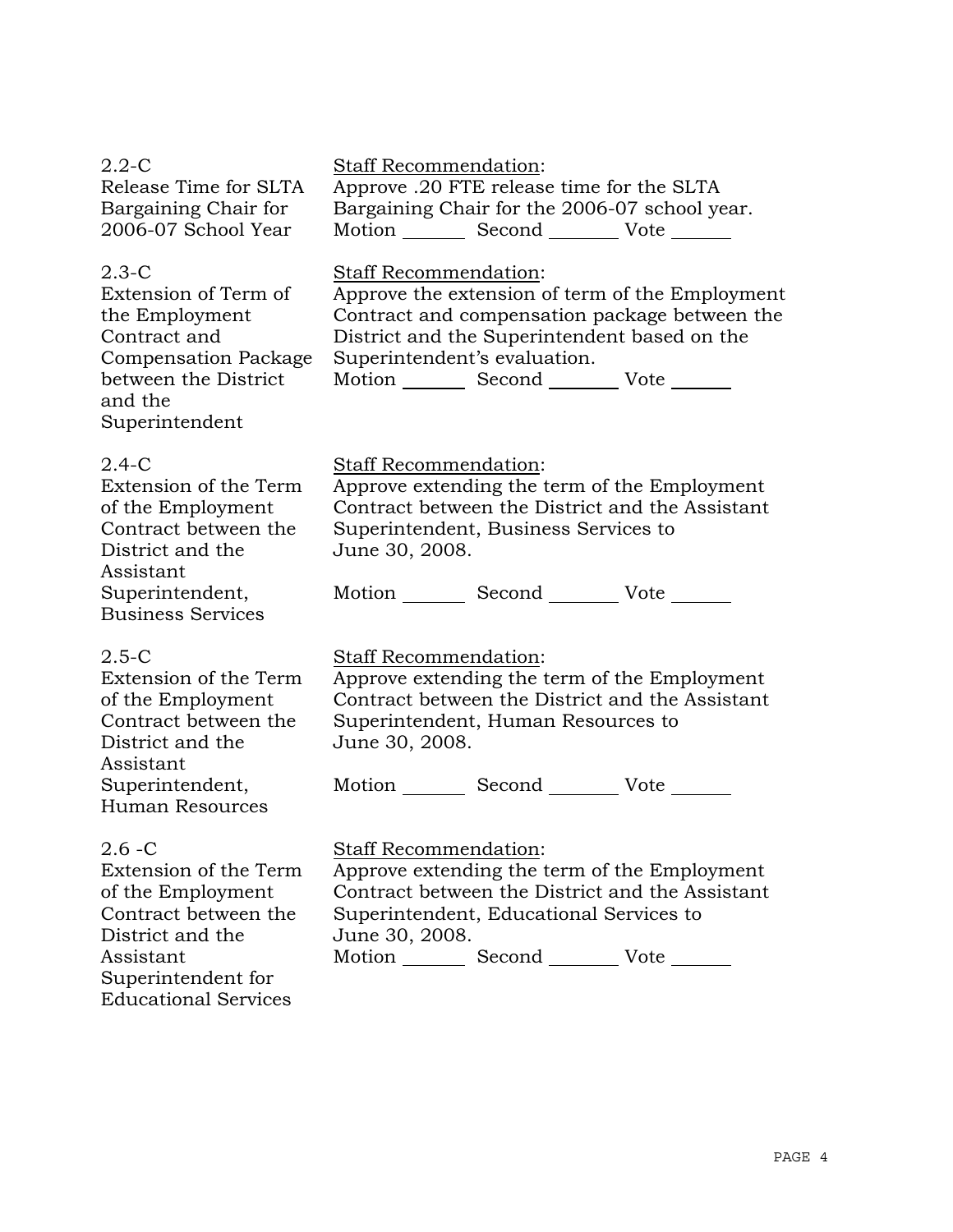# Educational Services

| $3.1-C$<br>Acceptance of<br>Donations                                     | Staff Recommendation:<br>Approve the acceptance of gifts to the District as<br>follows:<br>John Muir Middle School<br>\$1,000 for general use from ACSA, Region 6<br>\$169.26 from Target through the "Take"<br>Charge of Education" program |  |
|---------------------------------------------------------------------------|----------------------------------------------------------------------------------------------------------------------------------------------------------------------------------------------------------------------------------------------|--|
|                                                                           |                                                                                                                                                                                                                                              |  |
|                                                                           | San Leandro High School<br>\$50 for student activities from Judy Verhoek                                                                                                                                                                     |  |
|                                                                           | Motion Second Vote                                                                                                                                                                                                                           |  |
| $3.2 - C$<br>Recommendation from<br>Administrative Panel<br>for Expulsion | Staff Recommendation:<br>Approve the Administrative Panel's<br>recommendation for expulsion for student<br>E61-05/06.<br>Motion _________ Second __________ Vote ______                                                                      |  |
| $3.3 - C$<br>Recommendation from<br>Administrative Panel<br>for Expulsion | Staff Recommendation:<br>Approve the Administrative Panel's<br>recommendation for expulsion for student E70-<br>05/06.<br>Motion Second Vote                                                                                                 |  |
| $3.4-C$<br>Recommendation from<br>Administrative Panel<br>for Expulsion   | <b>Staff Recommendation:</b><br>Approve the Administrative Panel's<br>recommendation for expulsion for student<br>$E71-05/06$ .<br>Motion _________ Second __________ Vote ______                                                            |  |
| $3.5-C$<br>Recommendation from<br>Administrative Panel<br>for Expulsion   | <b>Staff Recommendation:</b><br>Approve the Administrative Panel's<br>recommendation for expulsion for student<br>$E72-05/06$ .                                                                                                              |  |
| 3.6C<br>Recommendation from<br>Administrative Panel<br>for Expulsion      | Motion _________ Second __________ Vote _______<br>Staff Recommendation:<br>Approve the Administrative Panel's<br>recommendation for expulsion for student<br>E73-05/06.<br>Second<br>Motion<br>Vote                                         |  |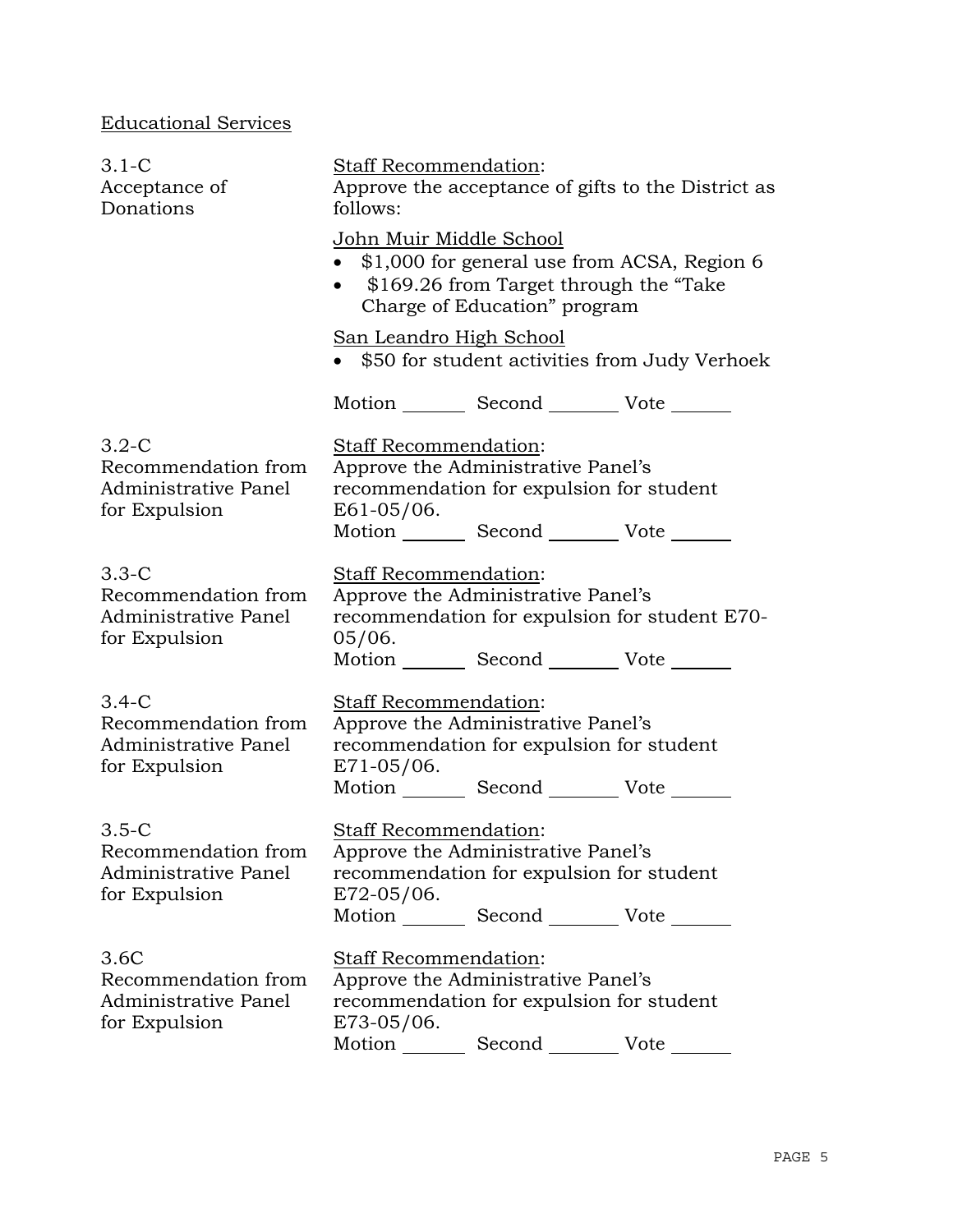| $3.7-C$<br>Recommendation from                                                          | <b>Staff Recommendation:</b><br>Approve the Administrative Panel's                                                                                                              |  |  |
|-----------------------------------------------------------------------------------------|---------------------------------------------------------------------------------------------------------------------------------------------------------------------------------|--|--|
| Administrative Panel<br>for Expulsion                                                   | recommendation for expulsion for student<br>$E74-05/06$ .                                                                                                                       |  |  |
|                                                                                         | Motion _________ Second _________ Vote ______                                                                                                                                   |  |  |
| $3.8-C$<br>Recommendation from<br>Administrative Panel<br>for Expulsion                 | <b>Staff Recommendation:</b><br>Approve the Administrative Panel's<br>recommendation for expulsion for student<br>E75-05/06.<br>Motion _________ Second __________ Vote _______ |  |  |
| $3.9-C$<br>Recommendation from<br>Administrative Panel<br>for Expulsion                 | Staff Recommendation:<br>Approve the Administrative Panel's<br>recommendation for expulsion for student<br>$E76-05/06$ .<br>Motion _________ Second __________ Vote _____       |  |  |
| $3.10 - C$<br>John Muir's Addendum<br>to the Single School<br>Plan                      | Staff Recommendation:<br>Approve the addendum to the John Muir Single<br>School Plan for student achievement.<br>Motion Second Vote                                             |  |  |
| $3.11 - C$<br>Renewal of Carl<br>Perkins Application for<br>San Leandro High<br>School  | Staff Recommendation:<br>Approve the San Leandro High School Carl D.<br>Perkins grant application as presented.<br>Motion _________ Second ___________ Vote _______             |  |  |
| $3.12 - C$<br>Renewal of Carl<br>Perkins Application for<br>San Leandro Adult<br>School | Staff Recommendation:<br>Approve the San Leandro Adult School Carl. D.<br>Perkins grant application.<br>Motion Second Vote                                                      |  |  |
| $3.13 - C$<br>Low Income<br>Investment Fund Grant<br>for San Leandro High<br>School     | Staff Recommendation:<br>Approve the CCFF/LIIF grant in the amount of<br>\$50,000 for the San Leandro Adult Event Start<br>Literacy Program.<br>Motion<br>Second<br>Vote        |  |  |

Motion \_\_\_\_\_\_\_\_\_ Second \_\_\_\_\_\_\_\_\_ Vote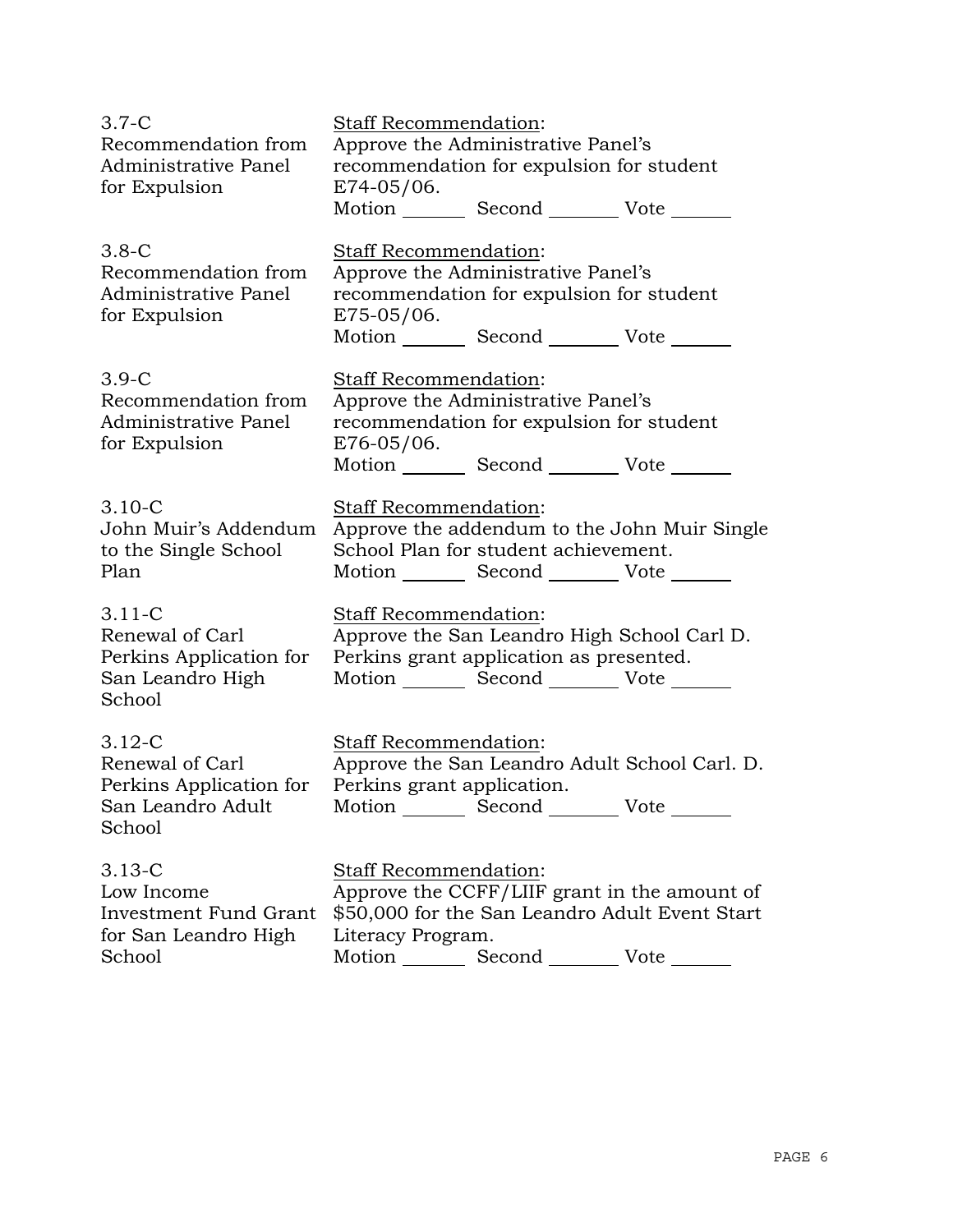# Business, Operations and Facilities

| $4.1-C$                  | <b>Staff Recommendation:</b>                     |  |  |  |
|--------------------------|--------------------------------------------------|--|--|--|
| Resolution #06-31 to     | Adopt Resolution #06-31 to declare certain       |  |  |  |
| Declare Certain          | equipment surplus and/or obsolete due to the age |  |  |  |
| <b>Equipment Surplus</b> | and condition of the designated equipment.       |  |  |  |
| and/or Obsolete.         | Motion Second Vote                               |  |  |  |
| $4.1-C$                  | <b>Staff Recommendation:</b>                     |  |  |  |
| Liability Claim          | Deny the claim presented as recommended by       |  |  |  |
| Submitted to San         | San Leandro Unified School District.             |  |  |  |
| Leandro Unified School   | Motion Second Vote                               |  |  |  |
| District                 |                                                  |  |  |  |

# **CONFERENCE**

These items are submitted for advance planning and to assist the Board in establishing future agenda items. The Board may, however, take action on the following:

#### General Services

| $1.1 - CF$                   | <b>Staff Recommendation:</b>                                      |        |                                                  |  |
|------------------------------|-------------------------------------------------------------------|--------|--------------------------------------------------|--|
| <b>Facility Options from</b> |                                                                   |        | The Board will discuss and consider prioritizing |  |
|                              | Community Workshops facility options from the community workshops |        |                                                  |  |
| and Forums                   | and forum.                                                        |        |                                                  |  |
|                              | Motion                                                            | Second | Vote                                             |  |

#### **ADDITIONAL SUGGESTIONS AND COMMENTS FROM BOARD MEMBERS**

# **ANNO Board of Education Meetings**

- Regular Meeting July 18, 2006
- Regular Meeting August 1, 2006
- Regular Meeting August 15, 2006
- Regular Meeting September 6, 2006
- Regular Meeting September 19, 2006
- Regular Meeting October 3, 2006
- Regular Meeting October 17, 2006
- Regular Meeting November 7, 2006
- Regular Meeting November 21, 2006
- Regular Meeting December 5, 2006
- Regular Meeting December 19, 2006
- Regular Meeting January 17, 2007
- Regular Meeting February 6, 2007
- Regular Meeting February 21, 2007